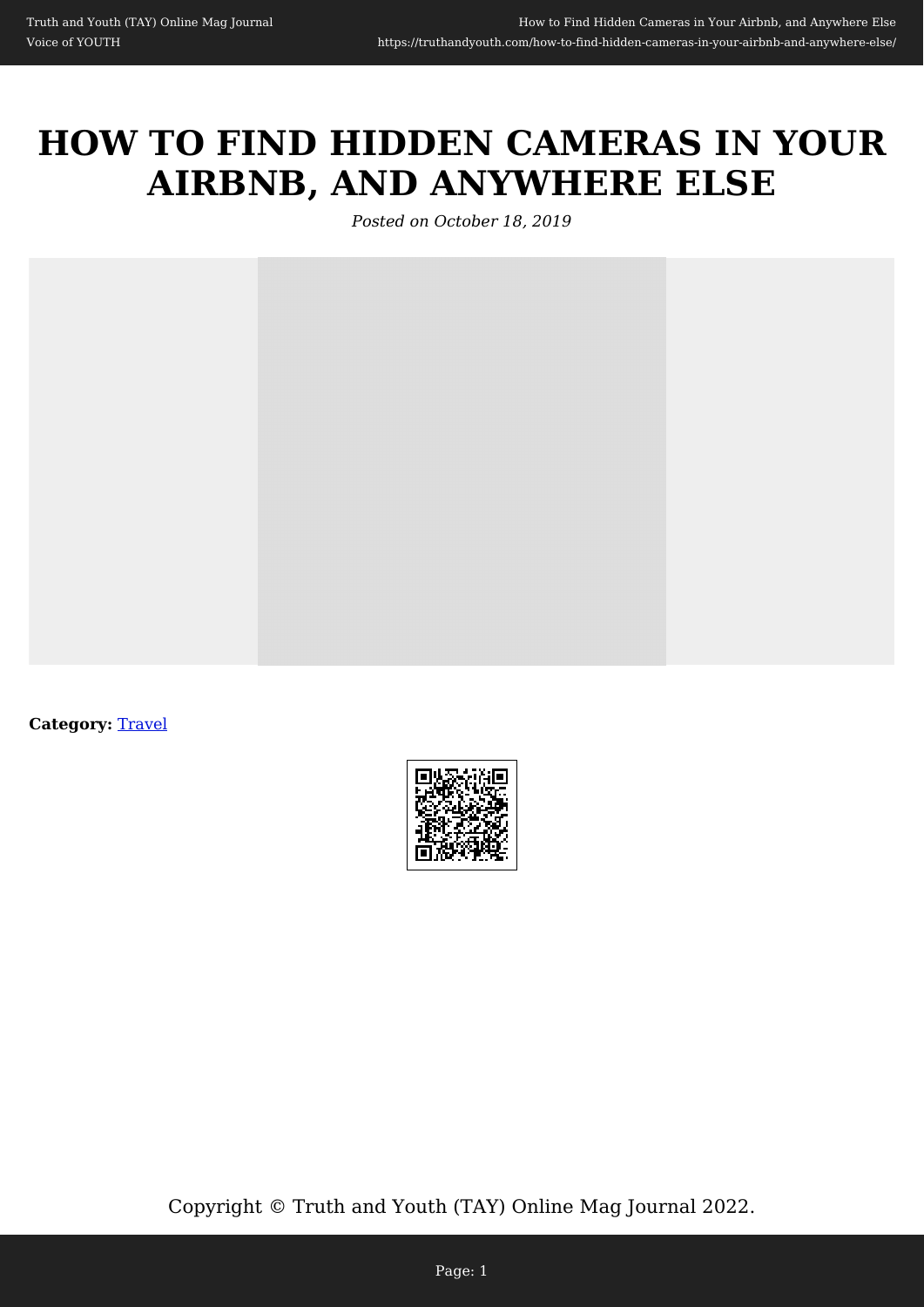Whoever said "It's not about the destination. It's the journey" never flew on a long haul flight. Those flights can be painful, tiresome, jet-lagging, and not to mention absolutely boring despite whatever Disney movie is playing above you on the TV screen. As someone who has flown from Europe to the USA countless times, I've picked up some tips and tricks on flying long haul. Here are my tips.



### **Bring a scarf or jacket.**

A scarf especially can act as a blanket or pillow during your long haul flight. Nowadays it's becoming less common to have a blanket included on your flight, and sometimes the cabin doesn't even have enough for everyone. The best advice is to bring something functional just in case because flights can get quite chilly. A relatively thick, large scarf will almost

Copyright © Truth and Youth (TAY) Online Mag Journal 2022.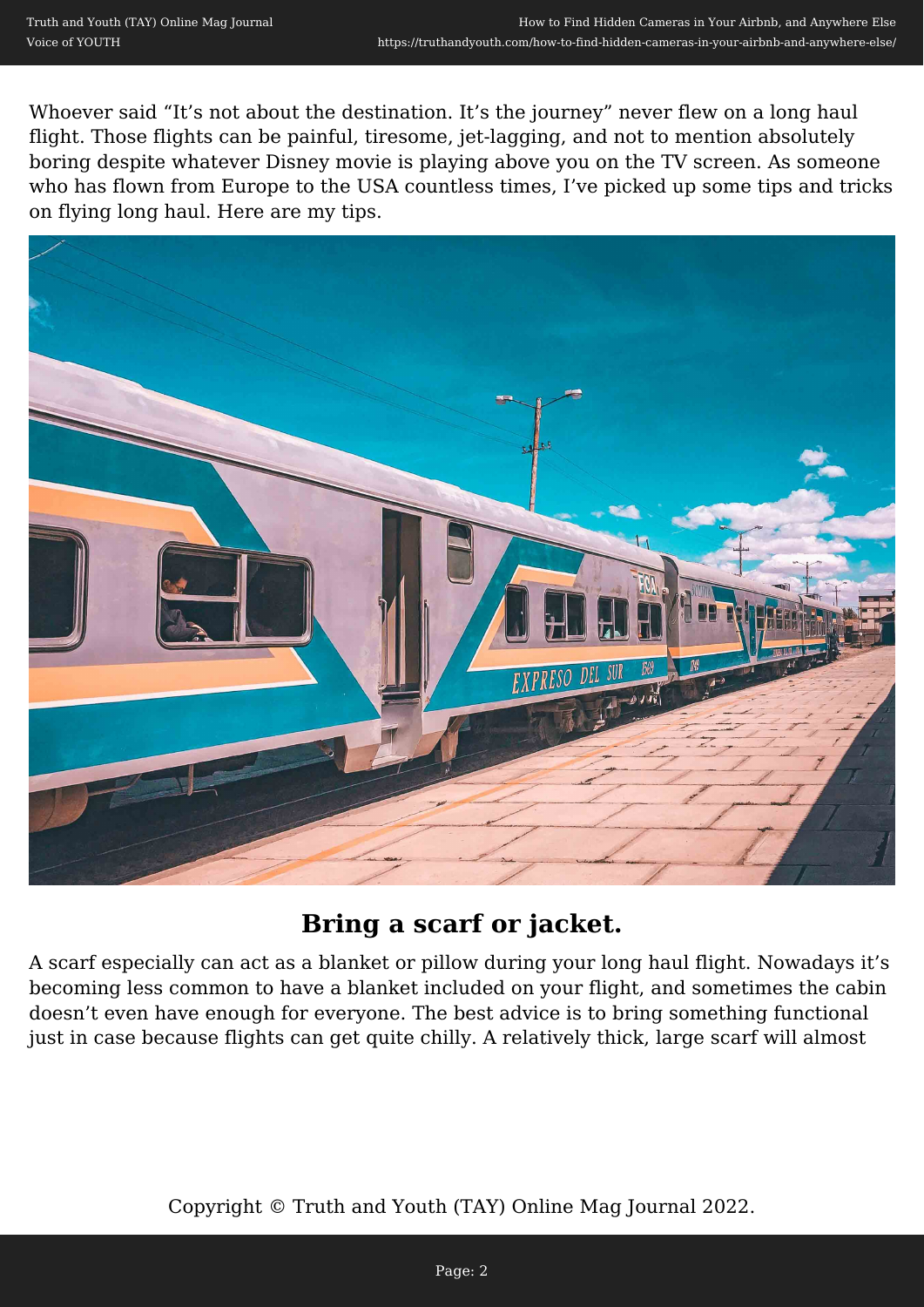always do the job.

#### **Pack a memory foam neck pillow.**

Once again, you want to be comfortable on your flight and no matter if you're in the window, aisle, or middle seat, a memory foam neck pillow will make it all the more comfortable and relaxing for you.

Tip: Some people are hesitant to pack a neck pillow because of space. But most neck pillows have a snap closure, meaning you can easily snap it onto your carry on handle or strap it to your personal item. When it doubt, you can always wear it around your neck. No shame.

#### **Bring an eye mask for sleeping.**

If you're flying through the day, an eye mask will be extremely helpful in getting some relatively normal shut-eye. If you're flying on a red eye flight, it's less necessary, but honestly every little bit helps.

#### **Put headphones and a portable charger in your personal item.**

This one is crucial for keeping yourself entertained or productive. Headphones for jamming or listening to podcasts and a portable charger for keeping your mobile devices charged. Sometime flights have the USB port, but you can't always count on them to be functioning… Yes, I'm serious. Pack headphones, a portable charger, and your cord just in case.

## **Download podcasts.**

Fun, educational entertainment! Podcasts have become one of my favorite pastimes for flying. I just download a few interesting ones before my flight and enjoy them while I'm on board.

Pro Traveler Tip: If you're traveling somewhere new, I love listening to podcasts about that country or location to start getting inspired and excited about my adventure. You could even download a couple of podcasts that teach you some essential words or phrases in your destination country, too!